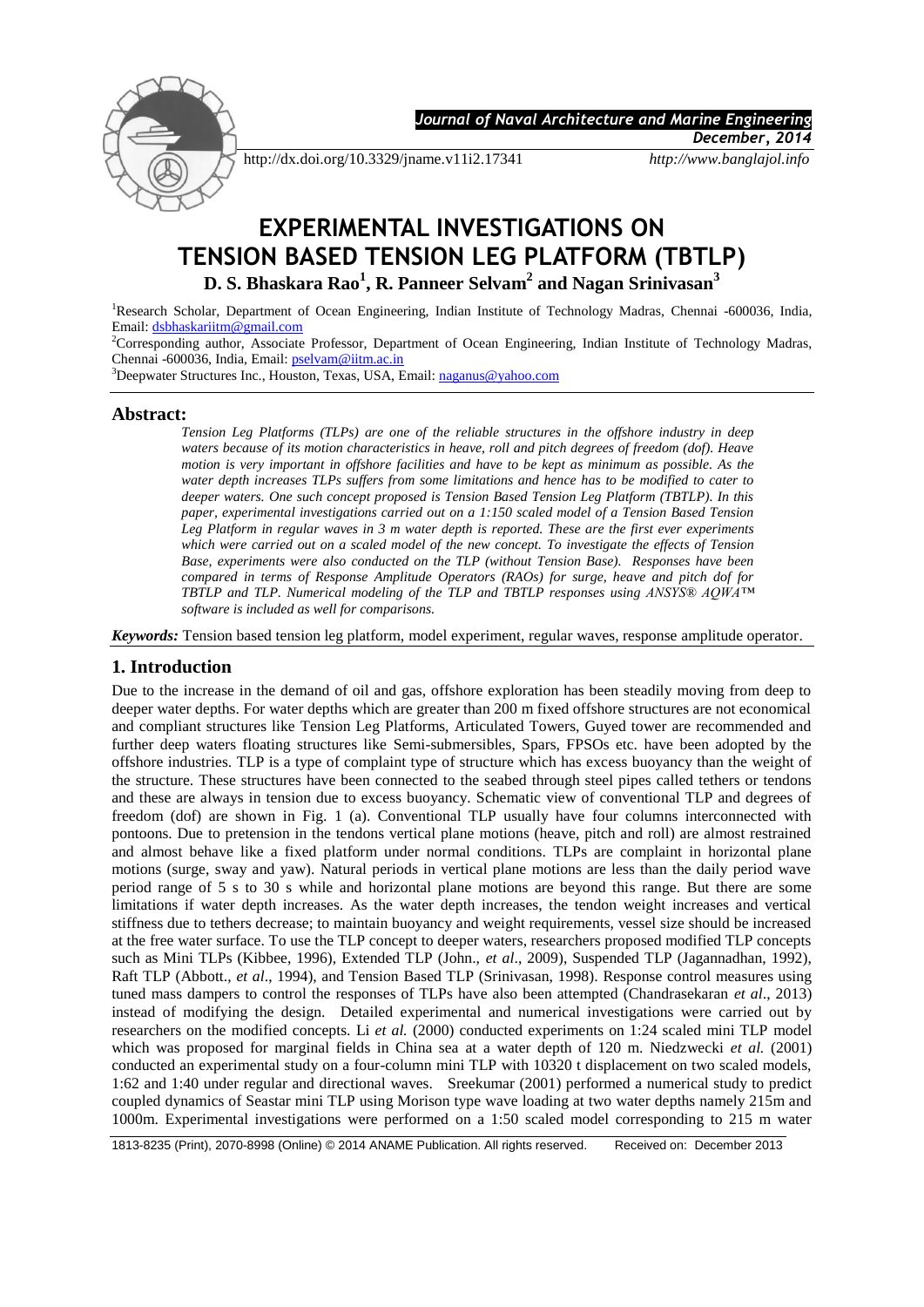depth for validation of the numerical model. RAO's of the Seastar at two water depths were compared to highlight the limitations associated with the experimental investigations while indicating the influence of water depth on the response of TLPs. Joseph *et al*. ( 2009) conducted experiments on 1: 56 scale model of 3 leg mini TLP special attention to hull-tether coupling. Measured responses were compared with numerical studies. Comparisons were also made with 4 leg mini TLP to highlight the 3 leg mini TLP.

Tension Based Tension Leg Platform (TBTLP) has been widely discussed by Nagan (1995), Srinivasan (1998), Nagan (2010, 2011). This structure has been studied numerically using ANSYS® AQWA™ software (Bhaskara Rao*., et al*., 2012). TBTLP works on the principle of the inverted double pendulum and uses the Tension Base which is a stiffened box structure whereupon the TLP is mounted. By using this concept a TLP which is designed for lower water depths can be extended to higher water depths. The schematic view of TBTLP shown in Fig. 1 (b). In this paper, the first ever experimental investigations carried out on a TBTLP is reported. Experiments were carried out on the TBTLP and a corresponding TLP without Tension Base and the responses are compared in terms of Response Amplitude Operators. Numerical results carried out are also included for comparisons without elaborating on the simulation details.



Fig. 1: Schematic view of (a) Conventional TLP (b) Tension Based TLP

## **2. Experimental Study**

#### *2.1 Model Details and Fabrication*

By taking into consideration of wave generating and water depth facilities which are available at Department of Ocean Engineering, IIT Madras, India, a 1:150 scale model has been chosen for experimental study. Scaling has been carried out by Froude law (Chakrabarti, 1994) and the prototype and model details of TLP are given in Table 1. The TLP consists of four square columns interconnected by a set of trusses at the top and bottom on all the four sides. The geometric details of the TLP model are given in Fig. 2. The prototype Tension Base is a square box of 84 m  $\times$  84 m  $\times$  3 m with a provision of a gap in the middle (40 m  $\times$  40 m  $\times$  3 m) for the accommodation of risers. The buoyancy to weight ratio of the Tension Base adopted is 1.56. The model was fabricated using Acrylic (density =  $1.12 \text{ kg/m}^3$ ). The completed model is shown in Fig. 3.

#### *2.2 Details of Tethers and Mooring Lines*

Stainless Steel (SS) wire of 0.45 mm (upper tendons and mooring lines) and SS wire of 0.6 mm (lower tendons) were used for connecting the TLP, Tension Base to one another and to the floor. The mooring lines were used to minimize the motions of the Tension Base. All the SS wires were tested in the laboratory to ascertain their engineering properties. The axial stiffness EA of the tendons was determined by a tension test using 500 mm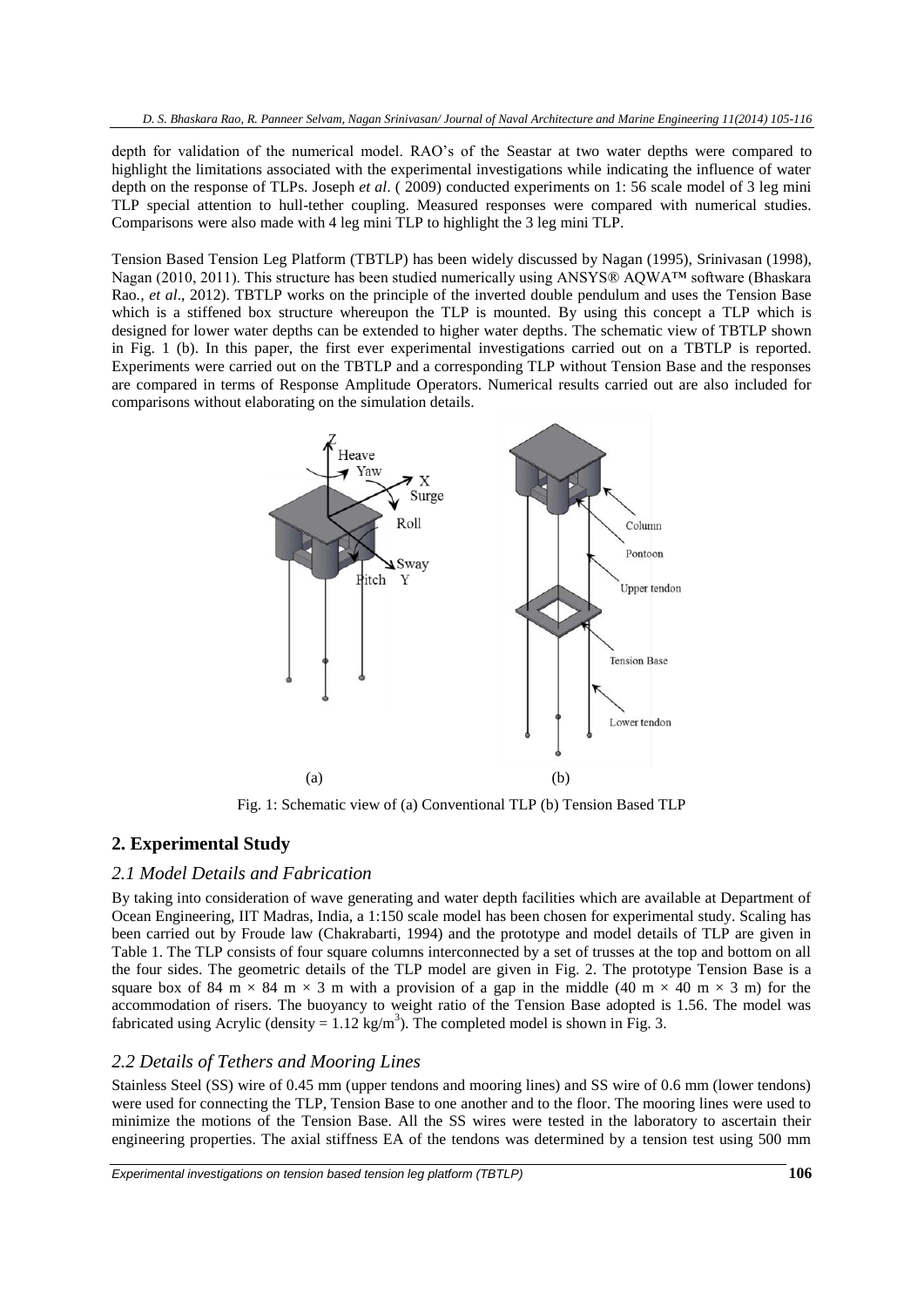*D. S. Bhaskara Rao, R. Panneer Selvam, Nagan Srinivasan/ Journal of Naval Architecture and Marine Engineering 11(2014) 105-116*

long samples in an UTM. From tension test the axial rigidity (EA) has been obtained as  $6.68\times10^3$  N for upper tendons. A schematic diagram of the model with tendons and mooring lines is shown in Fig. 4

| <b>Parameter</b>                                | Prototype                               | 1:150 model                           |  |
|-------------------------------------------------|-----------------------------------------|---------------------------------------|--|
| Displacement $(\Delta)$                         | 58964 t                                 | 17.45 kg                              |  |
| Total tether pretension $(T=\Delta-W)$          | 21782t                                  | $6.45$ kg                             |  |
| Weight (including payload) (W)                  | 37182 t                                 | 11.00 kg                              |  |
| Water depth (d)                                 | 450 m                                   | 3000 mm                               |  |
| Draft $(D)$                                     | 31 <sub>m</sub>                         | $207$ mm                              |  |
| Height of column                                | 56 m                                    | 373 mm                                |  |
| Size of column                                  | $21 \times 21$ m                        | 140 mm x 140 mm                       |  |
| Length of the tether $(L)$                      | 419 <sub>m</sub>                        | $2.79 \text{ m}$                      |  |
| Water plane area $(A_{wp})$                     | $1764 \text{ m}^2$                      | $78400$ mm <sup>2</sup>               |  |
| Second moment of area of water plane $(I_{wp})$ | $1.66 \times 10^6$ m <sup>4</sup>       | $3.273\times10^{9}$ mm <sup>4</sup>   |  |
| Vertical centre of buoyancy (VCB)               | 15.18 m                                 | 101.2 mm                              |  |
| Vertical centre of gravity (VCG)                | 41.65 m                                 | 278 mm                                |  |
| Mass moment of inertia, $I_{xx}$                | $1.53\times10^{10}$ kg.m <sup>2</sup>   | $1.93\times10^{5}$ kg.mm <sup>2</sup> |  |
| Mass moment of inertia, $I_{yy}$                | $1.62\times10^{10}$ kg.m <sup>2</sup>   | $2.06\times10^{5}$ kg.mm <sup>2</sup> |  |
| Mass moment of inertia, $I_{zz}$                | $2.74 \times 10^{10}$ kg.m <sup>2</sup> | $3.33\times10^{5}$ kg.mm <sup>2</sup> |  |
| Total tether stiffness (4AE/L)                  | $2.15\times10^8$ N/m                    | $9.56 \times 10^3$ N/m                |  |

For model tether: E (Young's modulus) =  $4.2 \times 10^{10}$  N/m<sup>2</sup>







Fig. 2: Geometric details of TLP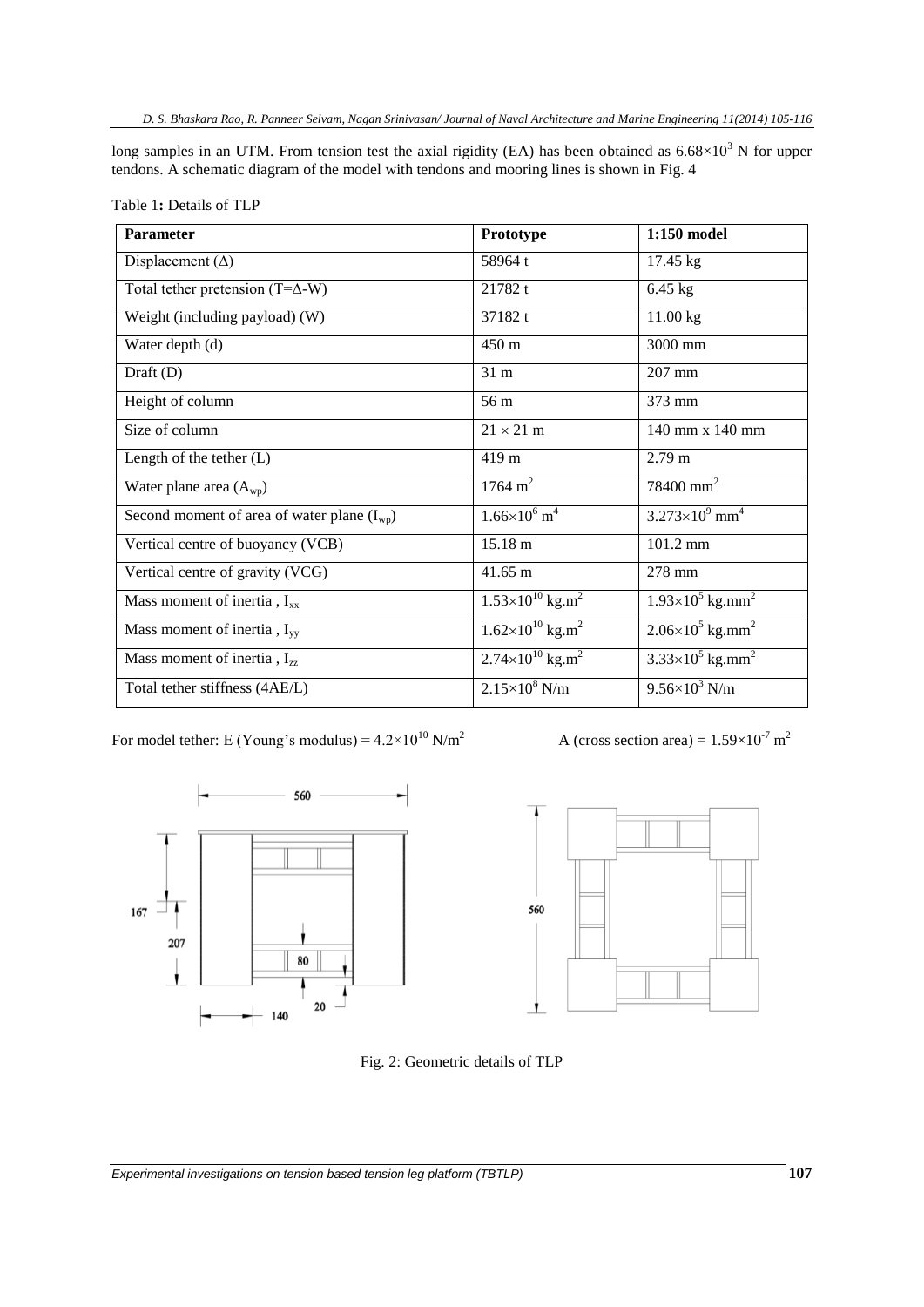*D. S. Bhaskara Rao, R. Panneer Selvam, Nagan Srinivasan/ Journal of Naval Architecture and Marine Engineering 11(2014) 105-116*



Fig. 3: TBTLP model in air



Fig. 4: Schematic view of TBTLP with tethers and mooring lines

## *2.3 Instrumentation*

The water surface elevation was measured by means of wave probes. The principle of varying conductivity with immersion of electrodes is applied in the wave probe for measurement. The electrodes are housed in a slim, streamline plastic profile with stainless steel armoring. The probe was mounted on a support and can be fixed at any required depth. The wave probe was calibrated by vertically raising and lowering in known incremental distances relative to the still water level and recording the corresponding analog output voltage from the wave amplifiers. To measure the incident wave, one wave probe was fixed at a distance of 6 m ahead of the model; second wave probe was fixed parallel to the axis of the structure at a distance of 5 m. Phase lag of the responses can be found using the time series of the incident wave of the second wave probe. Inductive, single axis accelerometers (weight = 17 g) with natural frequency of 200Hz and measuring range of 100 Hz were used. MGC55 carrier frequency amplifiers were used for signal amplification. Two accelerometers were fixed on top of the deck to measure vessel accelerations in surge and heave. Inclinometer was used to measure the pitch response of the model. An accelerometer was made water proof by using a sealed box and this was used to measure the surge response of Tension Base. The complete experimental setup is shown in Fig. 5.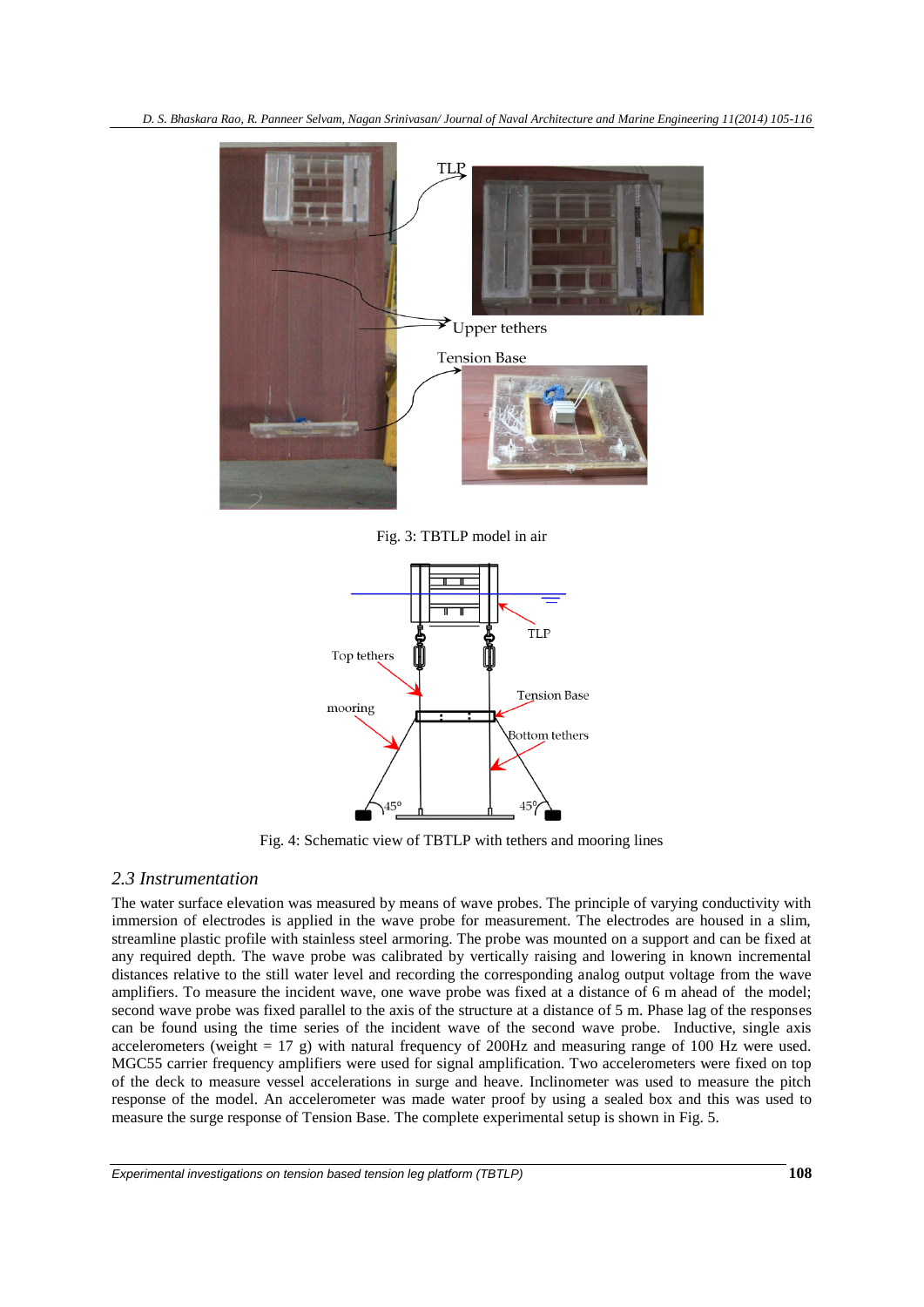

Fig. 5: Experimental set up (Schematic view)

## *2.4 Wave Parameters*

A 100 year wave in the Gulf of Mexico (GoM) waters has been chosen as a design wave, which has significant wave height of 15.8 m and peak period 15.2 s. For this sea state significant range of periods are from 7.5 s to 24 s. The scaled model has been tested under regular waves with wave height range 2-10 cm and wave period ranging from 0.67 s to 2.5 s in model scale, which corresponds to  $8.16 s - 30.62 s$  in prototype and covers the most significant range of periods. The wave steepness range is 0.002 to 0.01. In most cases the results of  $H = 4$ cm are presented in arriving at the Response Amplitude Operators (RAOs)



Fig. 6: Flowchart of test cases

K - 1.56K: Bottom tethers are 156% stiffer than top tethers; K - 1.56K - 0.61K: Bottom tethers are 156% stiffer than top tethers and the mooring lines stiffness for Tension Base are 61% that of top tether stiffness .

# *2.5 Test Cases*

Experiments were conducted for the following cases: Case 1: TLP at a water depth of 3 m (Prototype water depth 450 m).

*Experimental investigations on tension based tension leg platform (TBTLP)* **109**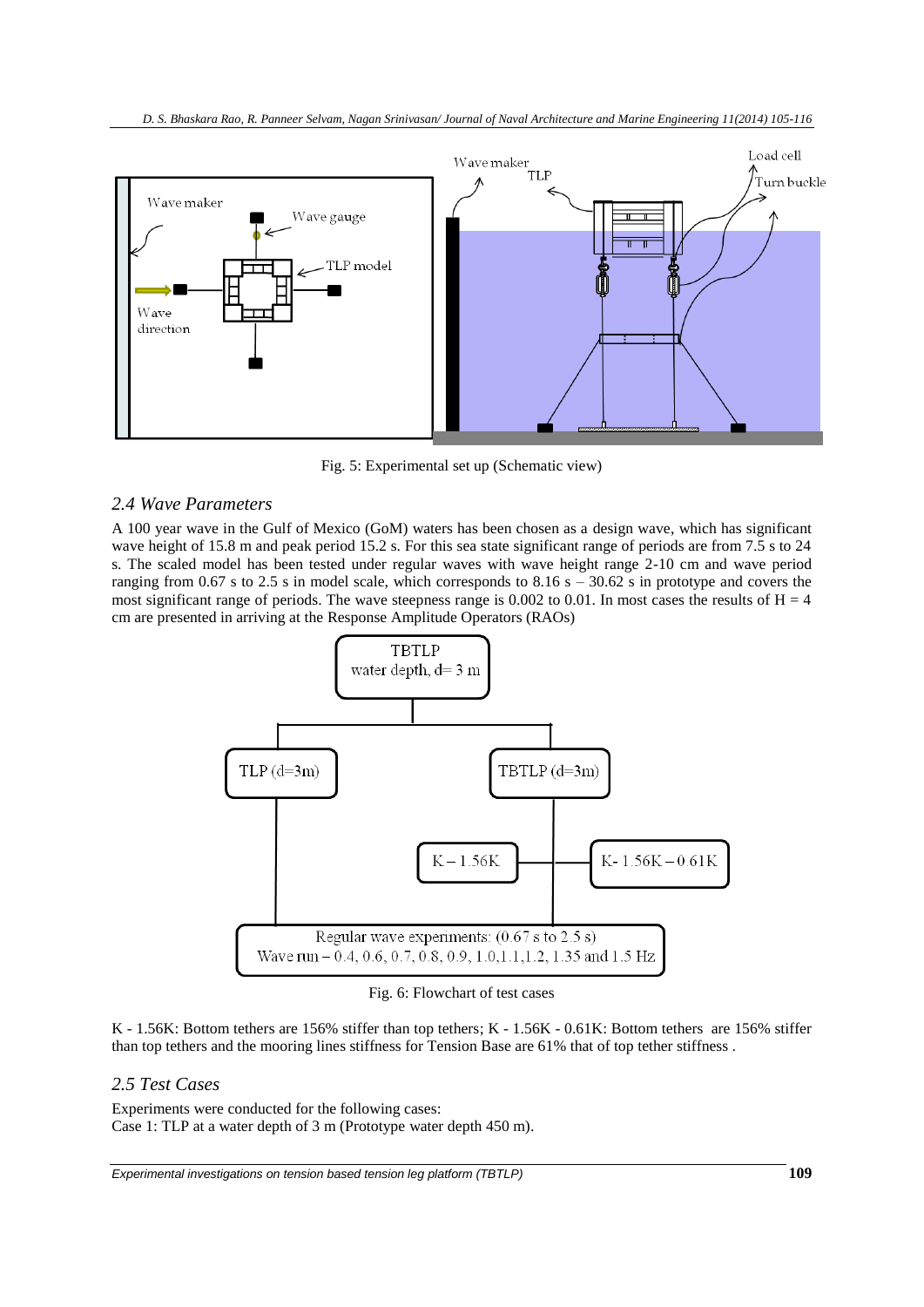Case 2: TBTLP at a water depth of 3 m (Prototype water depth of 450 m), position of Tension Base is at 1.5 m (prototype water depth 225 m). The ratio of bottom tether stiffness to upper adopted was 1.56 (K – 1.56K).

Case 3: TBTLP at a water depth of 3 m (Prototype water depth of 450 m), position of Tension Base is at 1.5 m (prototype water depth 225 m) with  $45^{\circ}$  taut moorings for Tension Base. The ratio of mooring line stiffness to top tethers adopted was  $0.61$  (K – 1.56K – 0.61K). Fig. 6 gives the flowchart of the test cases.

## *2.6 Wave Basin and Experimental Set-up*

Experiments were conducted in the wave basin at Department of Ocean Engineering, IIT Madras, India. The wave basin has a constant water depth of 3 m and is square in plan of 30 m  $\times$  30 m. It is equipped with the stateof-the-art Multi-Element Wave Maker (MEWM) at one end and Long Crested Wave Maker (LCWM) at another side. The photograph of the wave basin at Indian Institute of Technology, Madras is shown in Fig. 7. The MEWM is capable of generating waves with or without directional spreading, referred to as three dimensional (3D) and two dimensional (2D) waves respectively. The MEWM consist of 52 paddles, each of 0.5m wide and hinged to a platform, which is 1.7 m above the basin floor. The digital servo controllers (DSC) perform the servo control of the wave maker motions. The LCWM is capable of generating regular and random long crested waves. The wave absorber is formed by placing, wooden sleepers at a curved slope.



Fig. 7: Wave basin at Indian institute of Technology Madras, India Fig. 8: Completed TBTLP Model in

wave basin

In the present experimental investigation, the TLP and TBTLP models were placed at a distance of 10 m away from the MEWM. The position was carefully chosen so as to avoid any reflections and interference of waves between the model and the wave maker. It was also ensured that the reflected waves from the wave beach (farther end of the wave basin) were minimal. Three accelerometers were fixed on the model to measure the response of the model. One wave probe was placed away from the model to measure the incident wave. The mooring lines were connected to the model and anchored using concrete blocks. The depth of the water was kept at 3.0 m. A schematic diagram of the complete experimental set up is shown in Fig. 5 and a photograph of complete model in wave basin is shown in Fig. 8.

Free oscillation test and regular wave test for the cases given in Flowchart (see Fig. 6) matrix were performed on the model. The different cases of experiments are discussed in the following sections.

#### *2.7 Free Decay Tests*

*Experimental investigations on tension based tension leg platform (TBTLP)* **110** Free oscillation tests were conducted in still water in the surge and heave dof to obtain their respective natural periods and damping ratios. The surge oscillation test was done by giving a horizontal displacement of the vessel which was tethered condition in still water and the resulting horizontal motion of the vessel was recorded till decay. The heave oscillation test was done by giving a vertical downward displacement at the centre of the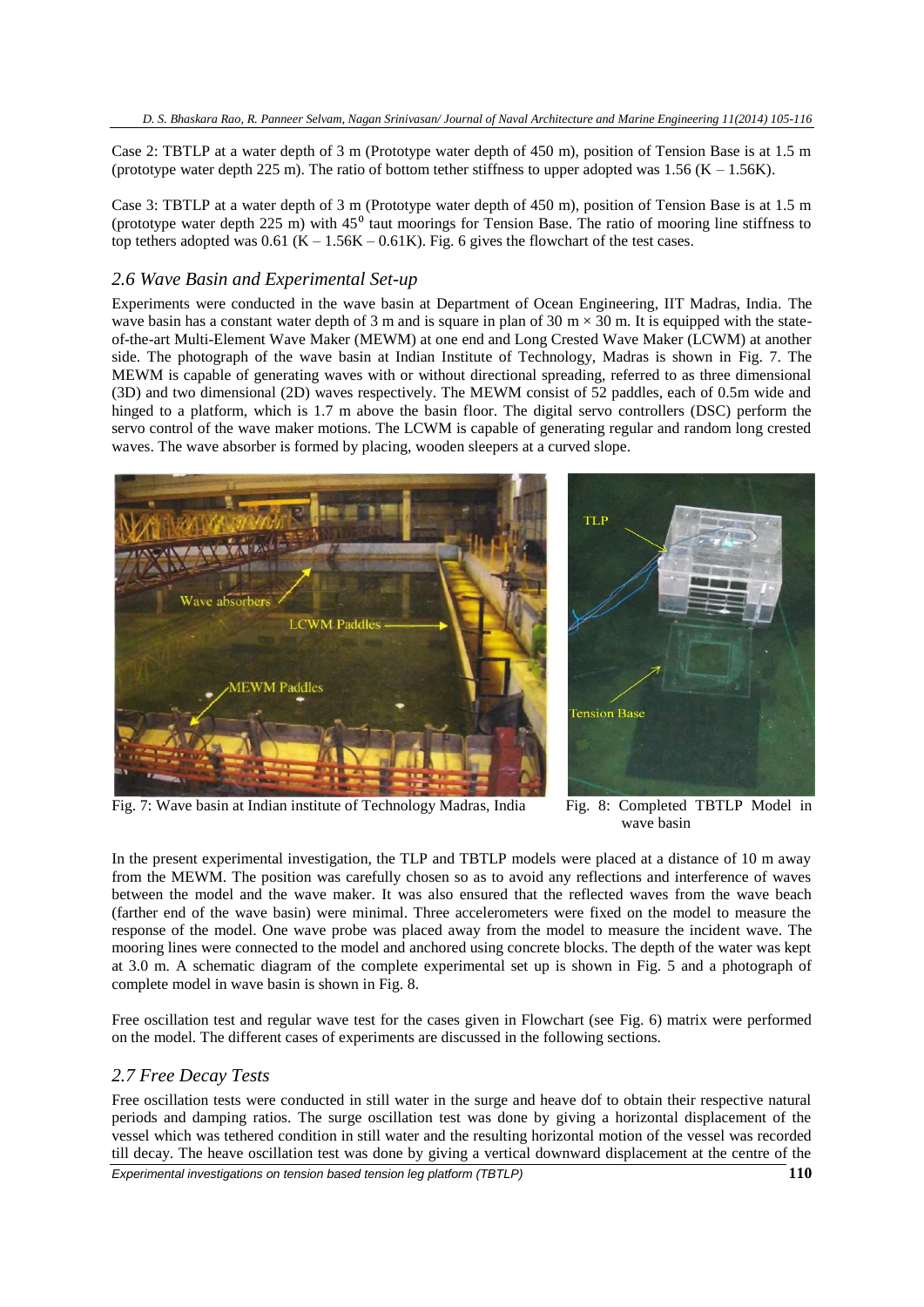vessel which was in tethered condition in still water and the resulting vertical motion of the vessel was recorded till decay. Accelerations were recorded for surge, heave dof. Displacements have been obtained by integration. From these free oscillation test time series natural period and the damping ratio in the surge and heave motions were estimated using logarithmic decrement method. The natural period of the Tension Base has an effect on the response of the surface structure (TLP). Free decay tests were also conducted for Tension Base in surge dof. Free decay time series for TLP and Tension Base are shown in Fig. 9.

## *2.8 Regular Wave Experiments*

Regular wave tests were conducted and responses were recorded in surge and heave dof for wave frequencies shown in the flowchart (Fig. 6). Sample time history recorded for a wave frequency of 0.7 Hz is shown in Fig. 10. Motion responses were reported in terms of transfer functions (RAOs) for surge, heave and pitch motions. RAOs are obtained by dividing the wave amplitude with the corresponding response amplitude.

#### **3. Numerical Analysis**

ANSYS® AQWA™ (Ansys Inc., 2010) is a hydrodynamic package by which the hydrodynamic responses of floating structures like TLPs, Semi submersibles, Spar, etc., in regular and irregular waves, including the effect of moorings can be obtained in time domain or in the frequency domain. It is an integrated suite of analysis programs for fixed, floating and compliant offshore structures. In this, the diffracting structures and drag dominated structures can be modeled using line and disc elements representing the vessel or structure and the cable elements to represent the moorings or risers. The hydrodynamic analysis includes generation of a line model of the structure using ANSYS Workbench, calculation of motion response amplitude operators (RAOs) in the free floating mode using AQWA-LINE, calculation of the Eigen values of the structure in tethered condition at equilibrium position using AQWA-LIBRIUM and simulation of motion responses in the time domain in tethered mode using the AQWA-NAUT under regular and irregular waves. Various parameters describing the body, wave details besides water depth have to be given as inputs and results in terms of responses in time/frequency domain can be obtained. There are no other boundary conditions are normally needed for the analysis, unlike Computation Fluid Dynamic or Finite Element based software. As per the document of ANSYS® AQWA™ there are no known issues or limitations of the software. (ANSYS, Inc., 2011). However,



Fig. 9: Measured free decay time series Case 2: (a) TLP surge, (b) TB surge, Case 3: (c) TLP surge (d) TB surge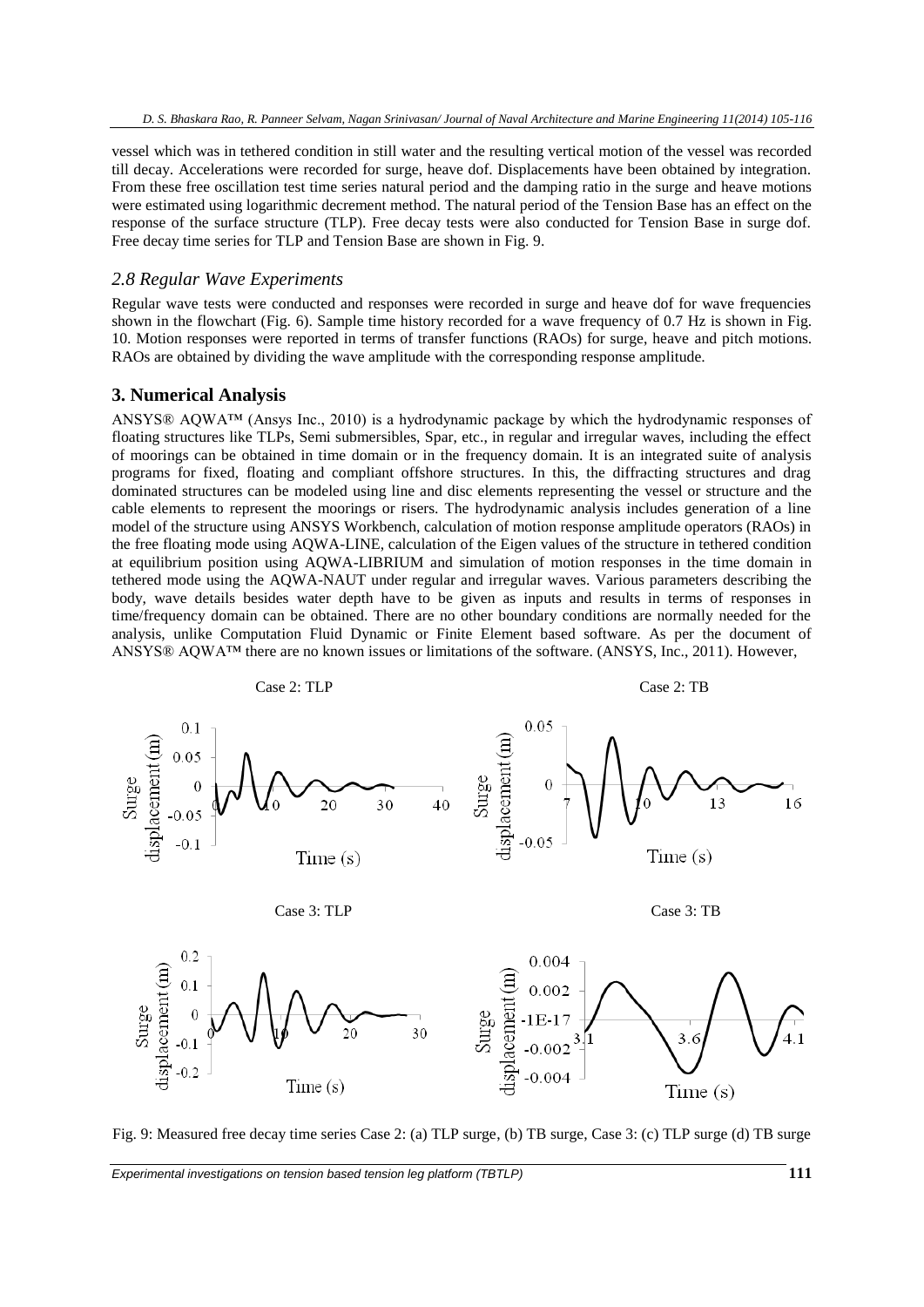

Fig. 10: Time record sample for 0.7 Hz and H=4 cm (Case 1)

there are limitations of correct modeling of damping parameters, especially the viscous damping effects and damping values are to be suitably incorporated to obtain reasonable results that can be compared with those from experiments or full scale measurements.

# **4. Results and Discussion**

## *4.1 Free Decay Tests*

Natural periods and damping ratios obtained for different cases are tabulated in Table 3 for surge and heave dof. Tension Base surge natural periods are given in Table 4. Natural periods obtained from experiments are scaled to prototype for better comparison with the numerical results. With the provision of mooring for Tension Base natural period in surge reduces from 1.46 s to 0.34 s (prototype 17.88 s to 4.2 s) and for TLP, it reduces from 6.19 s to 4.86 s (prototype 75.81 s to 59.52 s).

|                           | Surge          |                  |                             | Heave                   |              |            |                          |                         |
|---------------------------|----------------|------------------|-----------------------------|-------------------------|--------------|------------|--------------------------|-------------------------|
| Case                      | $T_{n}$<br>(s) | $\mathcal{O}(6)$ | Prototype<br>$(T_n)$<br>(s) | <b>Numerical</b><br>(s) | $T_n$<br>(s) | ξ<br>(0/0) | Prototype<br>(TN)<br>(s) | <b>Numerical</b><br>(s) |
| TLP_450 m                 | 7.07           | 2.25             | 86.59                       | 85.56                   | 0.18         | 2.40       | 2.20                     | 2.50                    |
| TBTLP $(K - 1.56K)$       | 6.19           | 5.12             | 75.81                       | 83.33                   | 0.22         | 2.80       | 2.69                     | 2.90                    |
| TBTLP (K - 1.56K - 0.61K) | 4.86           | 5.65             | 59.52                       | 59.63                   | 0.22         | 4.62       | 2.69                     | 2.83                    |

Table 3: Natural period and damping ratios for different Cases

Table 4: Surge Natural period and damping ratios for TB

| <b>Case</b>                        | $T_n(s)$ | $E($ %)    | Pototype $(T_n)$ (s) | Numerical (s) |
|------------------------------------|----------|------------|----------------------|---------------|
| $TB(K - 1.56K)$                    | 1.46     | 75<br>4.73 | 17.88                | 11 I J        |
| <b>TBTLP</b> $(K - 1.56K - 0.61K)$ | 0.34     | 6.93       | 14.16                | 4.01          |

## *4.2 Motion responses*

The RAOs for TLP and TBTLP with and without Tension Base mooring for surge heave and pitch dof also the Tension Base surge dof as obtained from experiments as well as numerical modeling are shown in Figs. 11-12. The data from the experiments are shown as discrete points and marked 'Exp'. Numerical analysis results are only included for TLP at a water depth of 225 m due to constraints of carrying out experiments at this depth.

## TBTLP without Tension Base mooring

*Experimental investigations on tension based tension leg platform (TBTLP)* **112**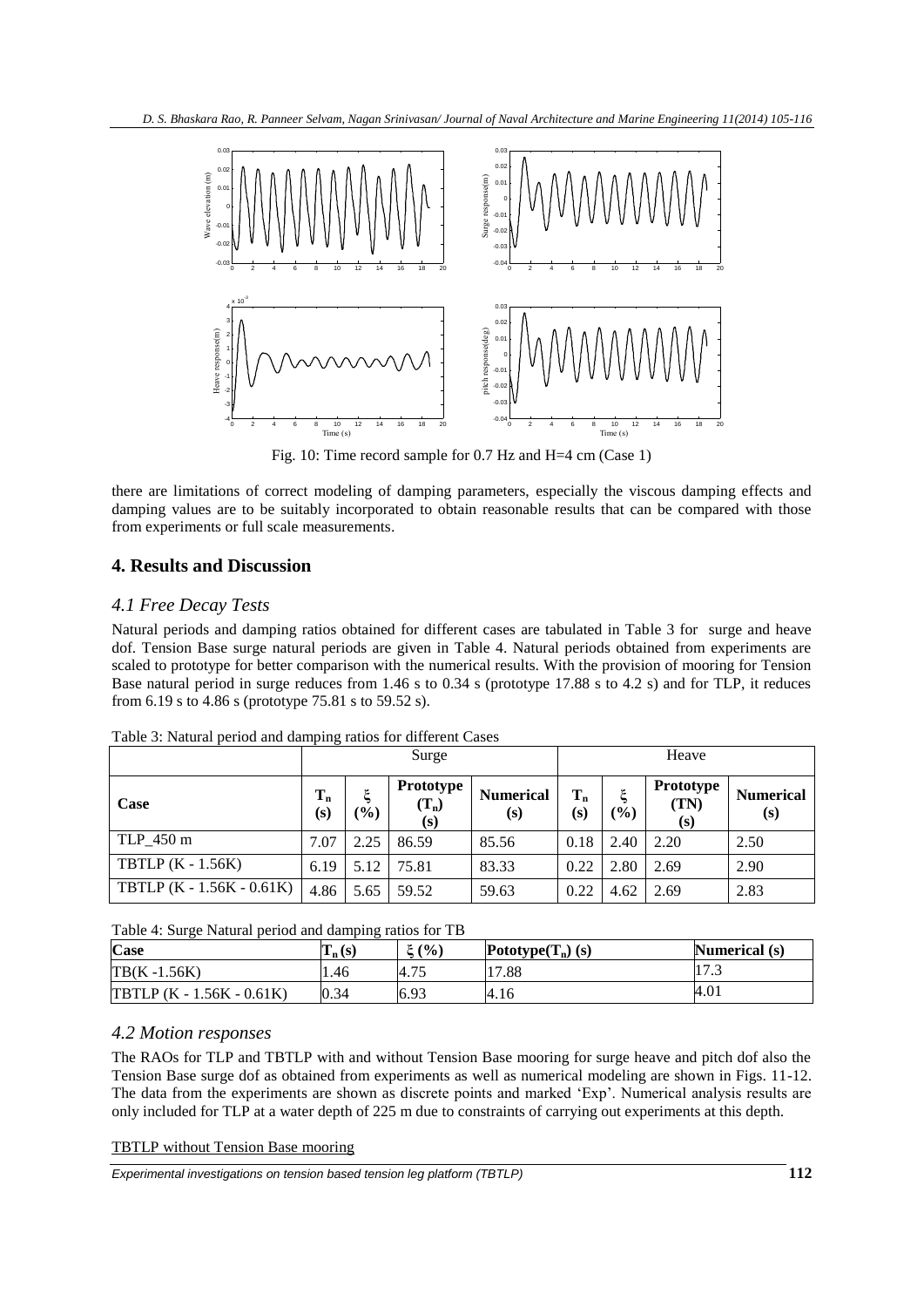From Fig. 11 (a), it is observed that the surge RAOs increases as the wave period increases for all the cases. While comparing the surge RAOs of the TLP in two different water depths, it is seen that surge RAO of the TLP do not differ for wave period range of 8 to 15 s. However, beyond wave periods greater than 17 s the surge RAO is higher for TLP at 225 m when compared to surge RAO for TLP at 450 m. This is attributed to the tendon nonlinear stiffening effects. The surge RAO of the TBTLP (without mooring of the Tension Base) in 450 m water depth increases as the wave period increases and do not differ from the surge RAOs of the TLPs for wave period below 14 s. However, beyond 14 s the surge RAO of the TBTLP decreases with the designed upper and lower tendons. The combined stiffness effects of the upper and lower tendons contribute to a lower surge RAO response. For a wave period of 30 s the TBTLP surge response is 46% lower as that of the TLP at 225 m water depth. The dip near 18 s is caused due to the resonant effect of the Tension Base, where in the out of phase motions of the Tension Base affects the surge RAO of the TBTLP in this region. The reduction of surge response is in the order of 67%.

From Fig. 11 (b), it is observed that the heave RAOs increases as the wave period increases for TLPs and is less than 0.06, as this dof is stiff. While comparing the heave RAOs of the TLP in two different water depths, it is seen that heave RAO of the TLP in 225 m are less compared to the heave RAO of 450 m as expected due to the difference of heave stiffness, which is higher for TLP at 225 m. The heave RAO of the TBTLP (without mooring of the Tension Base) in 450 m water depth increases as the wave period increases and do not differ from the heave RAOs of the TLP at 225 m water depth for wave period below 14 s and beyond 20 s. The TBTLP shows a characteristic behavior near the Tension Base resonant period of 18 s, peaking at this region. This increase observed in experiments is about 300% when compared to that of the TLP at 450 m without Tension Base. As this peak is undesirable the Tension Base has been moored to reduce this effect.

The pitch RAOs of TBTLP without mooring are compared with that of the pitch RAOs of the TLP in 450 m in Fig. 11 (c). The experimental values are less than  $2^{\circ}/m$  for the range of wave periods considered and the numerical model fairly matches the experimental values for the TLP in 450 m water depth. Considerable deviations are observed in the numerical model of TBTLP without mooring due to incorrect modeling of damping wherein the viscous damping effects are not included.

The interaction effects of Tension Base with the TLP especially the surge and heave coupling of the two systems acting like a double pendulum is a serious concern. This was also observed during the experiments conducted on the model of TBTLP. The surge motion of the Tension Base, shown in Fig. 11 (d), influences the heave motion of the TLP which is reflected in Fig. 11(b). Considerable deviations are observed in the numerical model of surge RAO of Tension Base (see Fig. 11 (d)) without mooring which can be attributed to incorrect modeling of damping.

#### TBTLP with Tension Base mooring

From Fig. 12 (a), it is observed that the surge RAOs increases as the wave period increases for all the cases. While comparing the surge RAOs of the TLP in two different water depths, it is seen that surge RAO of the TLP do not differ for wave period range of 8 to 15 s. However, beyond wave periods greater than 15 s the surge RAO is higher for TLP at 225 m when compared to surge RAO for TLP at 450 m. This is attributed to the tendon nonlinear stiffening effects. The surge RAO of the TBTLP with mooring of the Tension Base in 450 m water depth increases as the wave period increases and matches closely to the behavior of TLP at 225 m. The influence of the Tension Base effects observed in the previous case (Tension Base without mooring) has been eliminated due to the provision of mooring lines.

From Fig. 12 (b), it is observed that the heave RAOs increases as the wave period increases for all the cases and is less than 0.06, as this dof is stiff. While comparing the heave RAOs of the TLP in two different water depths, it is seen that heave RAO of the TLP in 225 m are less compared to the heave RAO of 450 m as expected due to the difference of heave stiffness, which is higher for TLP at 225 m. The heave RAO of the TBTLP (with mooring of the Tension Base) in 450 m water depth increases as the wave period increases and are less than that of the TLP at 450 m water depth without Tension Base but higher than that of the TLP at 225 m water depth. From Figs. 11 (b) and 12 (b) the role played by the mooring line of the Tension Base is clearly evident.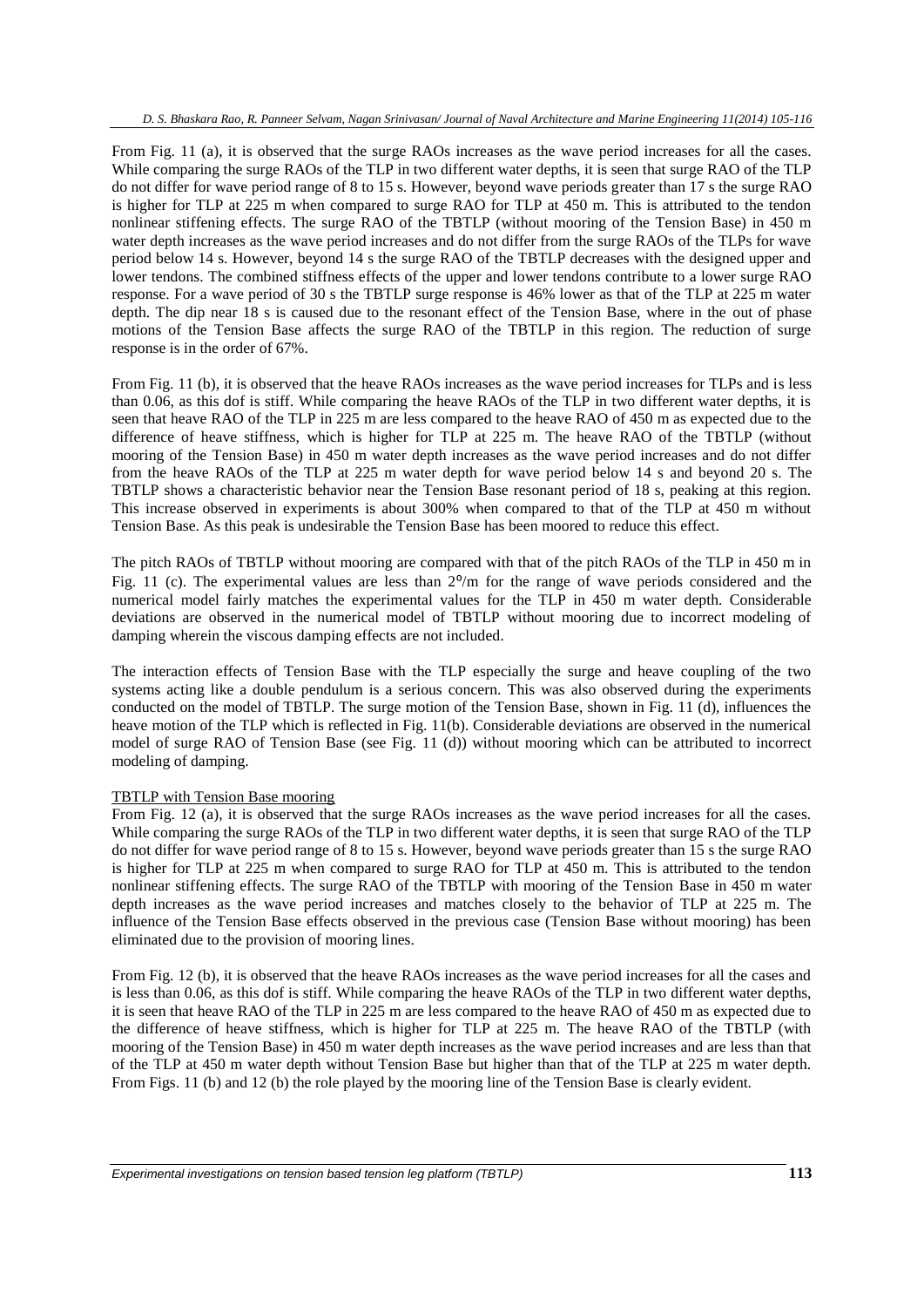



Fig. 11:. Comparison of RAOs for TLP and TBTLP (without mooring to TB) (a) Surge RAO (b) Heave RAO (c) pitch RAO (d) TB – surge RAO

The pitch RAOs of TBTLP with mooring are compared with that of the pitch RAOs of the TLP in 450 m in Fig. 12 (c). The experimental values are less than  $1.5^{\circ}$ /m for the range of wave periods considered and the numerical model fairly matches the experimental values for the TLP in 450 m water depth.

Tension Base surge RAOs are given in the Figs. 11 (d) and 12 (d) for the cases without and with mooring respectively. As observed from Figs. 11 (b), (d) and 12 (b), (d), by the provision of mooring the response of Tension Base has been drastically reduced there by, the coupled motions of TLP with Tension Base have also been reduced.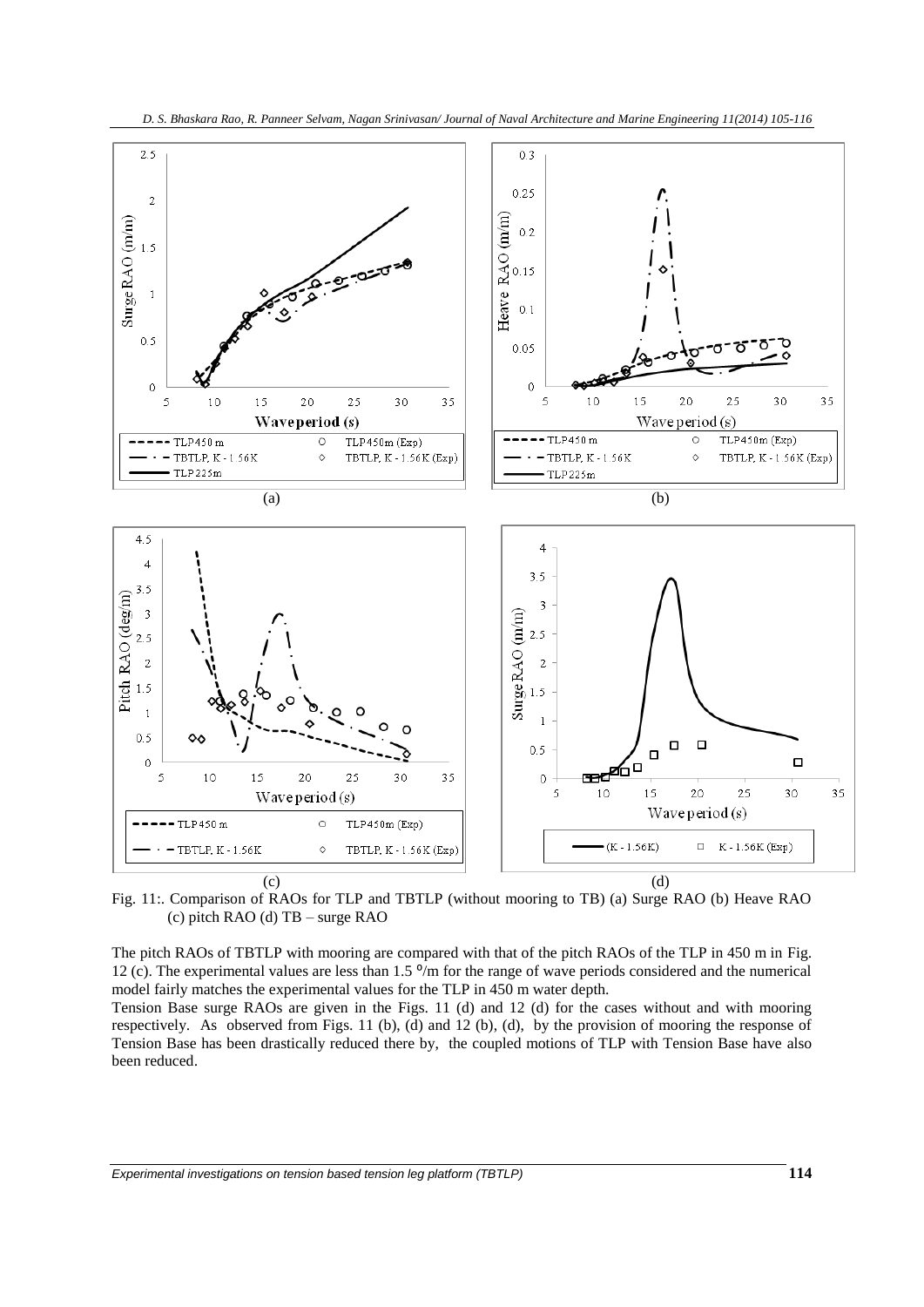



(c) (d)

Fig. 12: Comparison of RAOs for TLP and TBTLP (with mooring to TB) (a) Surge RAO (b) Heave RAO (c) pitch RAO (d) TB- surge RAO

# **5. Conclusion**

Experiments were conducted on a 1:150 scaled model of a Tension Based Tension Leg Platform (TBTLP) in regular waves and the dynamics of this new concept has been studied. This is the first ever experiments that have been reported on this new concept. Numerical modeling using ANSYS® AQWA™ software has been included for comparisons. The responses in the surge, heave and pitch dof of the TBTLP are compared with that of the TLPs in two different water depths. It has been observed that significant coupling and dynamic amplification exists between the surge dof of Tension Base and the heave dof of TBTLP in the resonant regions. The experiments carried out on a TBTLP with moored Tension Base showed drastic reduction of this coupled behavior and dynamic amplification in these regions, bringing out the importance of mooring lines of the Tension Base. The efficacy of the moored Tension Base has been successfully demonstrated by comparisons of responses of TBTLP (in 450 m) with TLPs (in 225 m, 450 m). From the experimental study it is concluded that by the provision of a Tension Base the TLPs catering to a lower water depth can be extended to deeper water depths by the introduction of a moored Tension Base without any modifications of the hull.